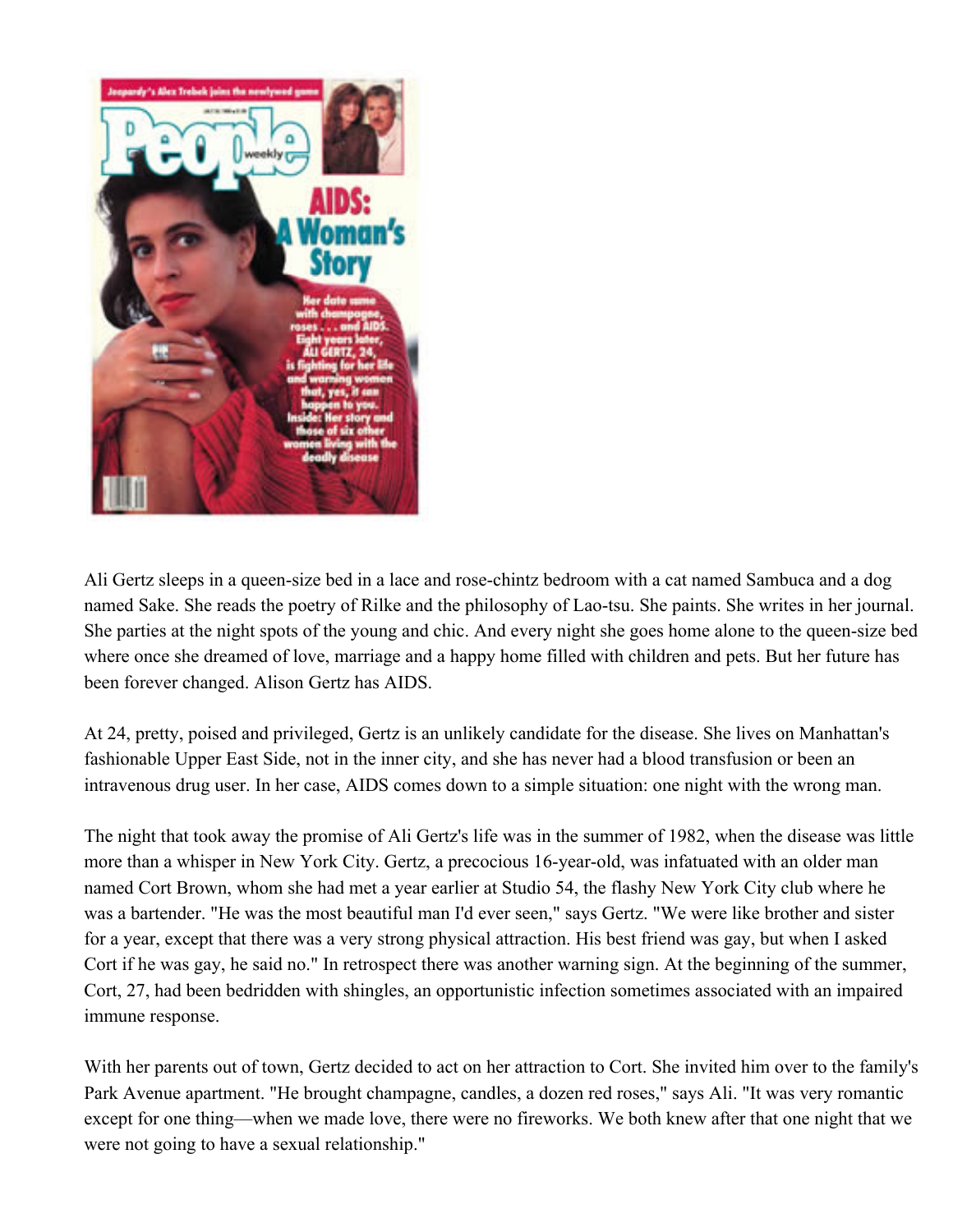Shortly afterward, Gertz began an exclusive relationship. She drifted away from the Studio 54 scene and lost touch with Cort. His name didn't come up again until the summer of 1988. Ali had just given up smoking, was deeply involved with her boyfriend of three years and was searching for work as a free-lance illustrator after leaving Parsons School of Design in Manhattan during her junior year. That August, unable to shake a low-grade fever and chronic diarrhea, she was hospitalized. By that time, everyone knew about AIDS, but since Gertz wasn't in any high-risk group, doctors didn't suspect it as the cause of her ailments. "At one point," she says, "they thought I had Hodgkin's disease, and I was so upset because I knew all my hair would fall out." Finally, after more than two weeks of painful tests, she developed pneumonia—and a bronchoscopy solved the mystery. As Ali lay half-conscious, an oxygen mask covering her face, her family doctor came to her bedside with tears in his eyes and told her she had AIDS.

"My initial reaction," says Gertz, "was, 'Oh, my God, I'm going to die.' Then I thought, 'No, Ali, you're not,' but I was in very bad shape. I thought, 'I'm never going to have sex again. I'm never going to get married or have children.' " Nevertheless, Ali displayed great courage. "My parents were falling apart," she says. "My father couldn't look at me without crying. My mother was a mess. My boyfriend was in shock. My friends flew in from around the country, so I felt I had to be strong for them. During the day, I was absurdly cheerful. I only cried at night."

Gertz and her boyfriend lasted about three months. "We did sleep together twice," she says. "It was very protected. We used two condoms. It was a nightmare. He was too afraid, so we stopped having sex, but it was really tough. We'd curl up on the couch to watch TV, he'd get excited and then have to leave. I was only 22. What depressed me most was that I would never have another relationship."

When she discovered she was infected, Gertz notified her previous boyfriends. They tested HIV negative. "I knew pretty much from the beginning that it was Cort," she says. When she found out from mutual friends that Cort had died of AIDS in 1988, it seemed to confirm her suspicions.

After her initial six-week hospital stay, Gertz came home determined to cope with her new role as a Person With AIDS. "I started reading and learning about people who had survived for more than eight years," she says. "Eventually my whole attitude about the disease changed. I decided that being depressed was an enormous waste of energy. I wanted to channel the strength I had into something positive."

Gertz was the subject of a film distributed by the World Health Organization and established a foundation, Love Heals, which funnels money to small, direct-care AIDS organizations. And to try to reach others who might be unwittingly exposed to the virus, Ali went public with her story, a move her parents supported. "We never hid it," says her mother, Carol, the 57-year-old co-founder of Tennis Lady, a chain of clothing boutiques. "So many parents refuse to believe that their children are sexually active and can contract this disease. We can't put our heads in the sand and say it's not happening." Her father, Jerrold, 68, a New York City real-estate developer, says, "Before Ali got sick, AIDS was something very far away from us. There are an awful lot of people out there who should know that AIDS is everybody's disease and everybody's got to fight it."

"This has been horrible for my parents," says Ali. "I'm their baby, their only child, and I'm supposed to outlive them. When I first got sick, I felt closer to my father because he was dealing with his feelings. He sobbed, he shouted, he communicated with me. My mother kept everything inside and put up a wall. But my being sick has helped improve my relationship with my parents. It has given my mother a second chance to be a mommy."